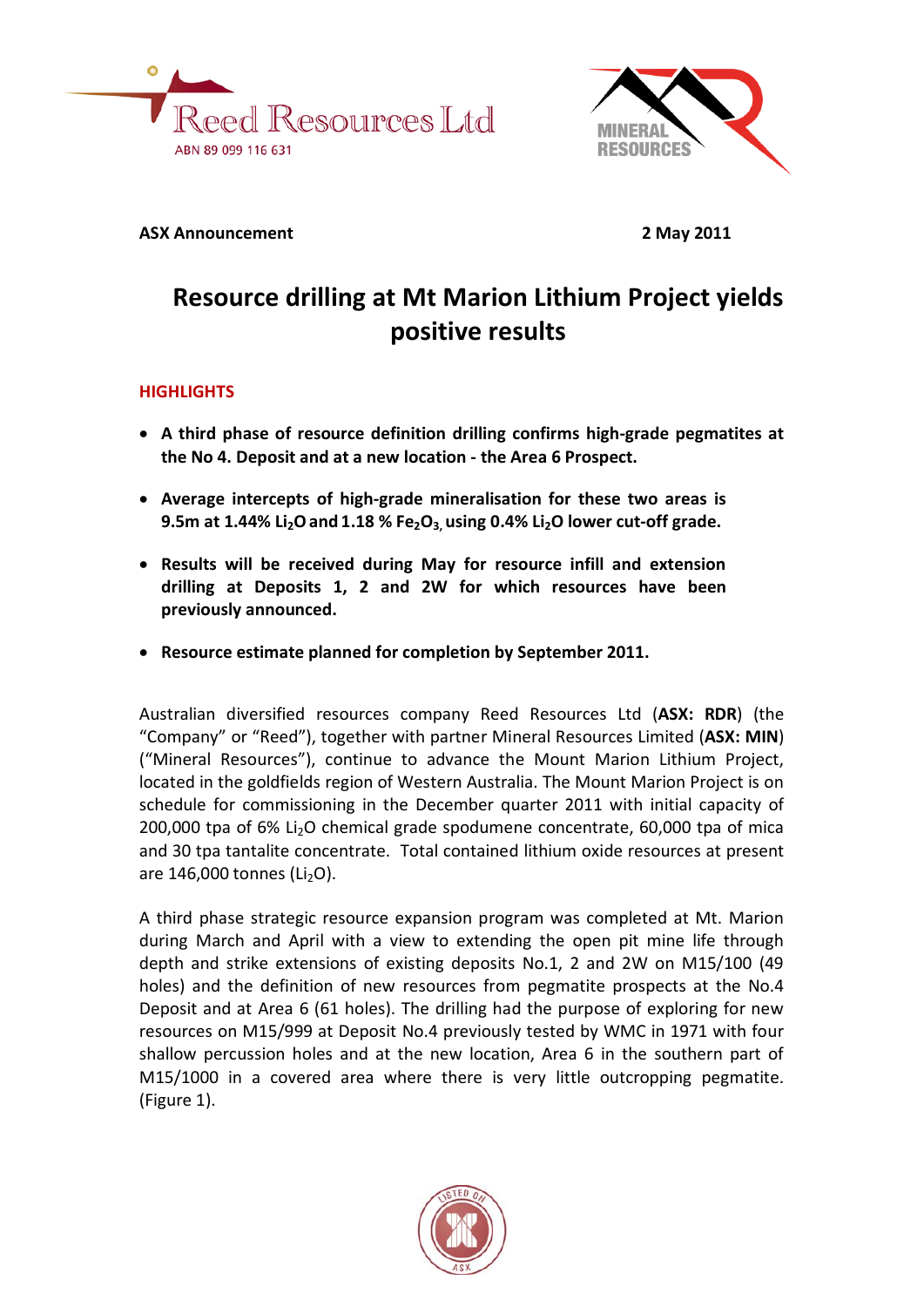A total of 110 holes were drilled for an aggregate of 7,093 metres at the five locations. The spacing of the holes ranged from 40 to 50 X 30 metres at Deposit No. 1, 40 X 40 metres at Deposit No's. 2, 2W and 4, and 40 X 160 metres at Area 6. Results have been received for 59 of the 110 holes drilled.



**Figure 1.** Mount Marion pegmatite group.

At the No. 4 Deposit the average thickness of the intercepts was 7.5 metres where the pegmatite forms a sill that dips at  $10^{\circ}$  to the west. The Deposit has been drill tested over a strike length of 300 metres and a down dip distance of 150 metres to an average vertical depth of 60 metres. The Deposit is open along strike to the north as well as the south and down dip to the west. The best intercept was 14 metres  $\omega$ 1.34% Li<sub>2</sub>O in MMP 434 when using a cut-off grade ("COG") of 0.4% Li<sub>2</sub>O.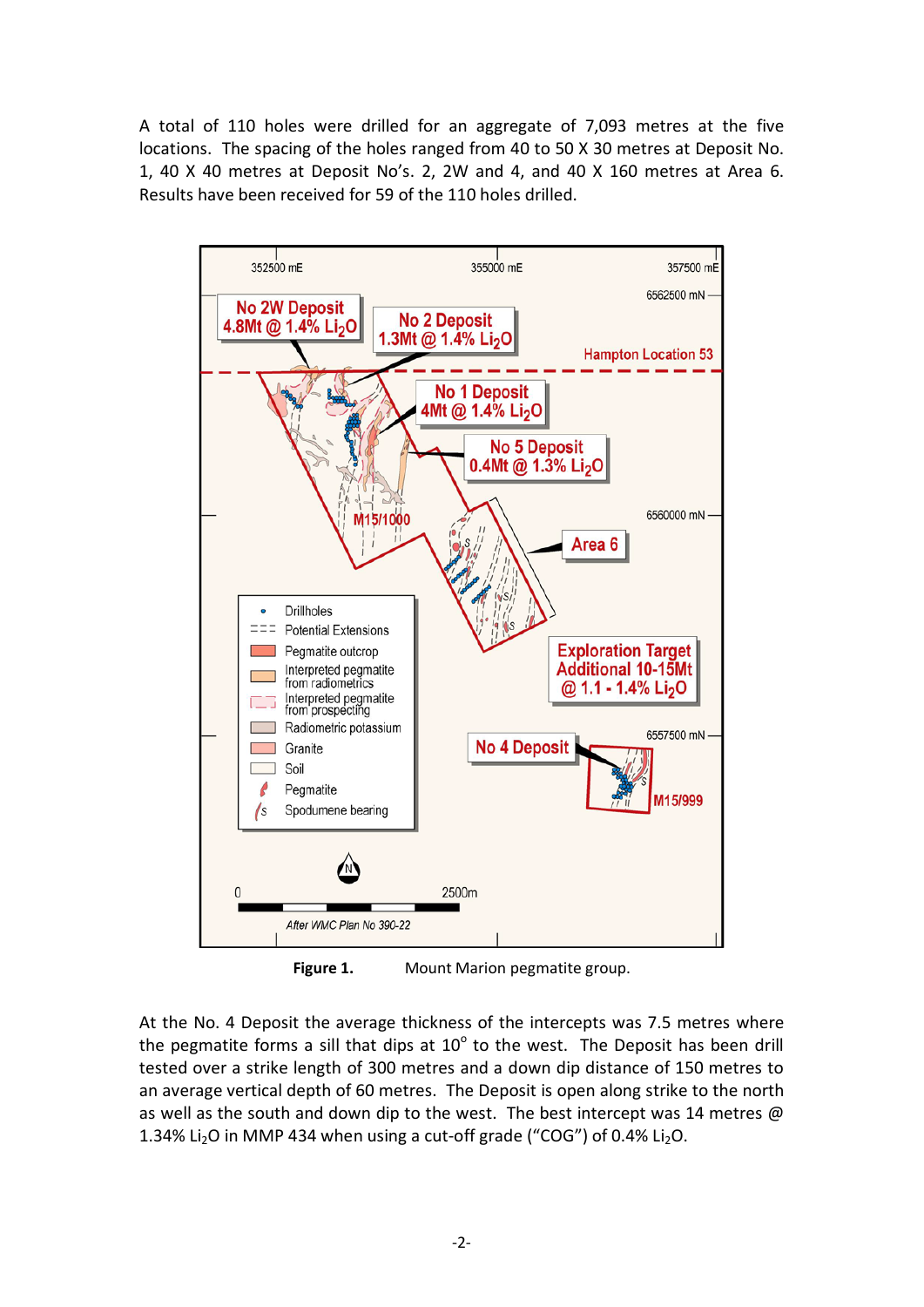At Area 6 the pegmatite intercepts were restricted to the two northern traverses some 160 metres apart of the four traverses that were drilled. The best result was a combined intercept of 26 metres  $\omega$  1.59% Li<sub>2</sub>O where two pegmatite intersections were separated by an internal 7 metre zone of ultramafics using a COG of  $0.4\%$  Li<sub>2</sub>O. The pegmatite intercepts on the northern line form a flat lying structure. The overall structure of the pegmatites at Area 6 is being interpreted.

At Deposit No.1 single vertical drill holes on 30 metre spaced traverses have further tested the pegmatite resources down dip to the west extending the coverage from the previous 200 metres out to 240 and 250 metres. Results have been received for single holes on nine traverses from the south end of Deposit No.1. These holes extend over a strike length of 240 metres and have tested for pegmatite down to an average vertical depth of 90 metres. The average thickness of the pegmatite sill intersected in these holes is 18 metres. The best result was 27 metres  $\omega$  1.53% Li<sub>2</sub>O in MMP1126 when using a COG of  $0.4\%$  Li<sub>2</sub>O.

| <b>DEPOSIT</b> | HOLE_NO        | <b>FROM</b>    | <b>TO</b> | Interval | <b>Li20</b> | <b>Fe2O3</b> |
|----------------|----------------|----------------|-----------|----------|-------------|--------------|
|                |                | m              | m         | m        | %           | %            |
| Deposit 4      | <b>MMP411</b>  | 22             | 32        | 10       | 1.15        | 1.03         |
| Deposit 4      | <b>MMP416</b>  | 11             | 21        | 10       | 1.22        | 0.65         |
| Deposit 4      | <b>MMP424</b>  | $\overline{2}$ | 12        | 10       | 1.02        | 0.92         |
| Deposit 4      | <b>MMP430</b>  | 38             | 48        | 10       | 1.33        | 1.19         |
| Deposit 4      | <b>MMP434</b>  | 60             | 74        | 14       | 1.34        | 1.08         |
| Deposit 4      | <b>MMP437</b>  | 43             | 53        | 10       | 1.63        | 1.14         |
| Deposit 4      | <b>MMP438</b>  | 48             | 59        | 11       | 1.83        | 1.6          |
| Deposit 4      | <b>MMP443</b>  | 63             | 73        | 10       | 1.59        | 1.13         |
| Deposit 4      | <b>MMP444</b>  | 67             | 80        | 13       | 1.57        | 1.38         |
| Area 6         | <b>MMP601</b>  | 26             | 43        | 17       | 1.66        | 0.95         |
| Area 6         | <b>MMP602</b>  | 6              | 27        | 21       | 1.63        | 0.89         |
| Area 6         | <b>MMP603</b>  | 0              | 16        | 16       | 1.52        | 1.3          |
| Deposit 1      | <b>MMP1118</b> | 53             | 66        | 13       | 1.27        | 1.94         |
| Deposit 1      | MMP1119        | 75             | 87        | 12       | 1.75        | 1.54         |
| Deposit 1      | MMP1123        | 80             | 100       | 20       | 1.08        | 1.19         |
| Deposit 1      | MMP1124        | 72             | 90        | 18       | 1.59        | 1.08         |
| Deposit 1      | MMP1125        | 88             | 107       | 19       | 1.54        | 1.12         |
| Deposit 1      | MMP1126        | 78             | 105       | 27       | 1.53        | $\mathbf{1}$ |
| Deposit 1      | MMP1127        | 71             | 90        | 19       | 1.78        | 1.23         |
| Deposit 1      | <b>MMP1128</b> | 70             | 89        | 19       | 1.41        | 1.13         |

#### **Table 1** High-grade intercepts (>0.4 % Li<sub>2</sub>O) with a **down-hole length in excess of 10 metres** (full details in Appendix A).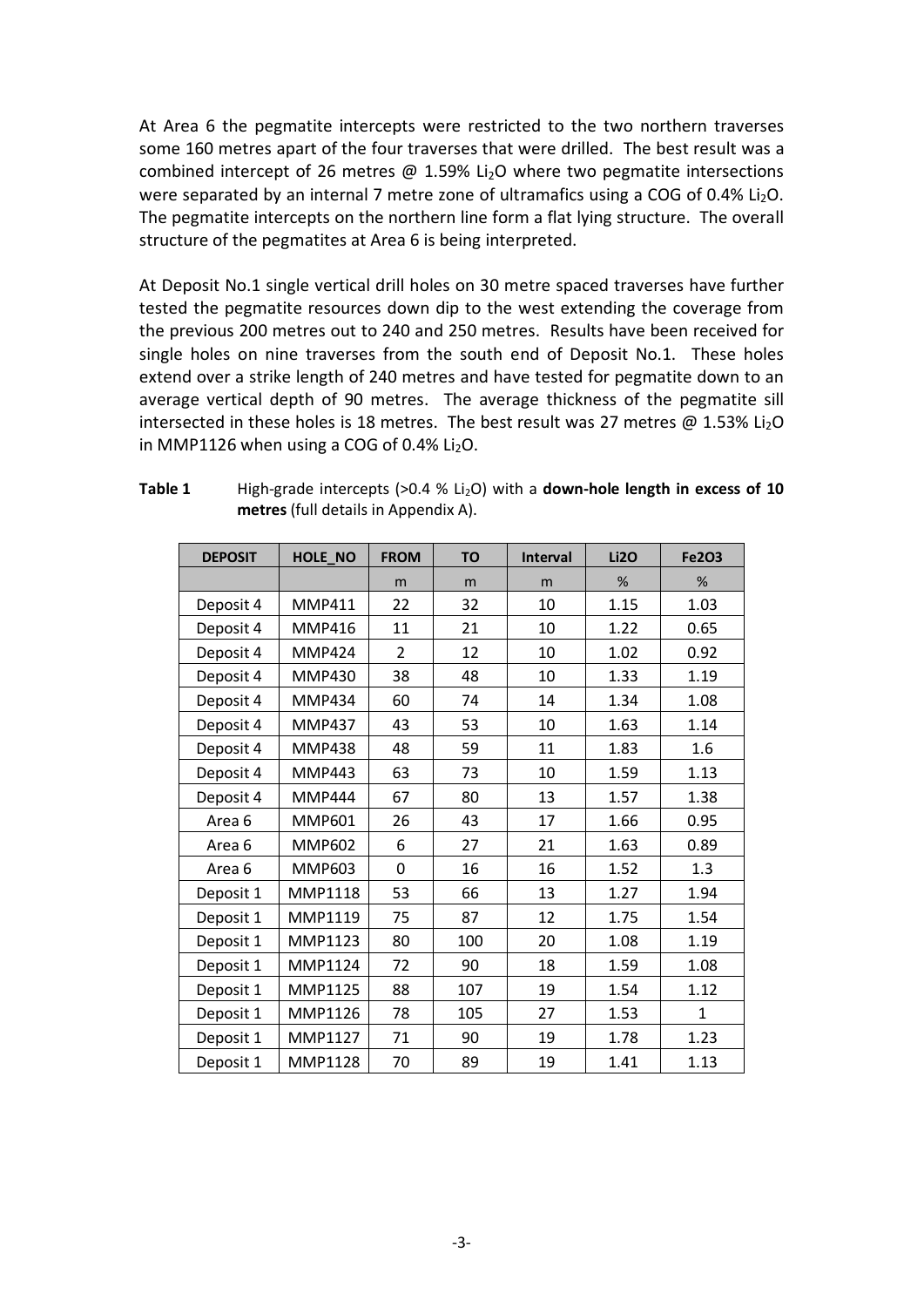#### **FORWARD WORK**

The results for all of the remaining holes at Deposit Nos. 1, 2 and 2W are expected to be received by the end of May. Drill results are being compiled and validated for inclusion in the database from which an updated geological model of the Mt Marion deposits will be constructed in preparation for resource estimation by September 2011. A final phase of infill and extension drilling for Deposit 4 and Area 6 is being planned.

GReed

C J Reed **MANAGING DIRECTOR**

For further information please contact:

| Chris Reed                 | Peter Wade                       | David Tasker                         |
|----------------------------|----------------------------------|--------------------------------------|
| <b>Managing Director</b>   | <b>Executive Chairman</b>        | <b>Professional Public Relations</b> |
| Reed Resources Ltd         | <b>Mineral Resources Limited</b> | T: +61 89388 0944                    |
| T: +61 89322 1182          | E:peter.wade@mineralresou        | +61 433 112 936                      |
| E: chris@reedresources.com | rces.com.au                      | E: david.tasker@ppr.com.au           |

#### **Competent Persons Statement**

Geological aspects of this report that relate to Exploration Results have been compiled by Dr Bryan Smith (MAIG and MAIMM), a consultant to Reed Resources Ltd. Dr Smith has sufficient experience relevant to the style of mineralisation and type of deposit under consideration and to the activity which is being reported on to qualify as a Competent Person as defined in the Code for Reporting of Mineral Resources and Ore Reserves. Dr Smith consents to the inclusion in the report of the matters in the form and context in which it appears.

Although Reed remains optimistic about the potential of the Mount Marion project, any reference to the terms "ore" and "high-grade" in this report is conceptual in nature. Use of the term "grade(s)" is not intended to represent the grade of a resource.

#### **About Reed Resources**

Reed Resources Ltd (ASX: RDR, OTC: RDRUY) is a diversified mining and exploration Company based in Western Australia. Reed's American Depositary Receipts (ADR's) trade under the code RDRUY (CUSIP Number: 758254106). Each Reed ADR is equivalent to 10 ordinary shares of Reed as traded on the ASX. The Bank of New York Mellon is the depository bank.

Reed Resources has five main projects (all in Western Australia):

- **Mount Marion** High-grade Lithium project located about 40km south of Kalgoorlie in JV with Mineral Resources Limited. World's second biggest lithium concentrate operation under construction. Commissioning to occur in December 2011.
- **Meekatharra**  Recently acquired 2.5M oz Gold project with 3Mtpa processing plant and associated infrastructure, conducting resource re-optimisation and feasibility study to recommence gold production in 2012.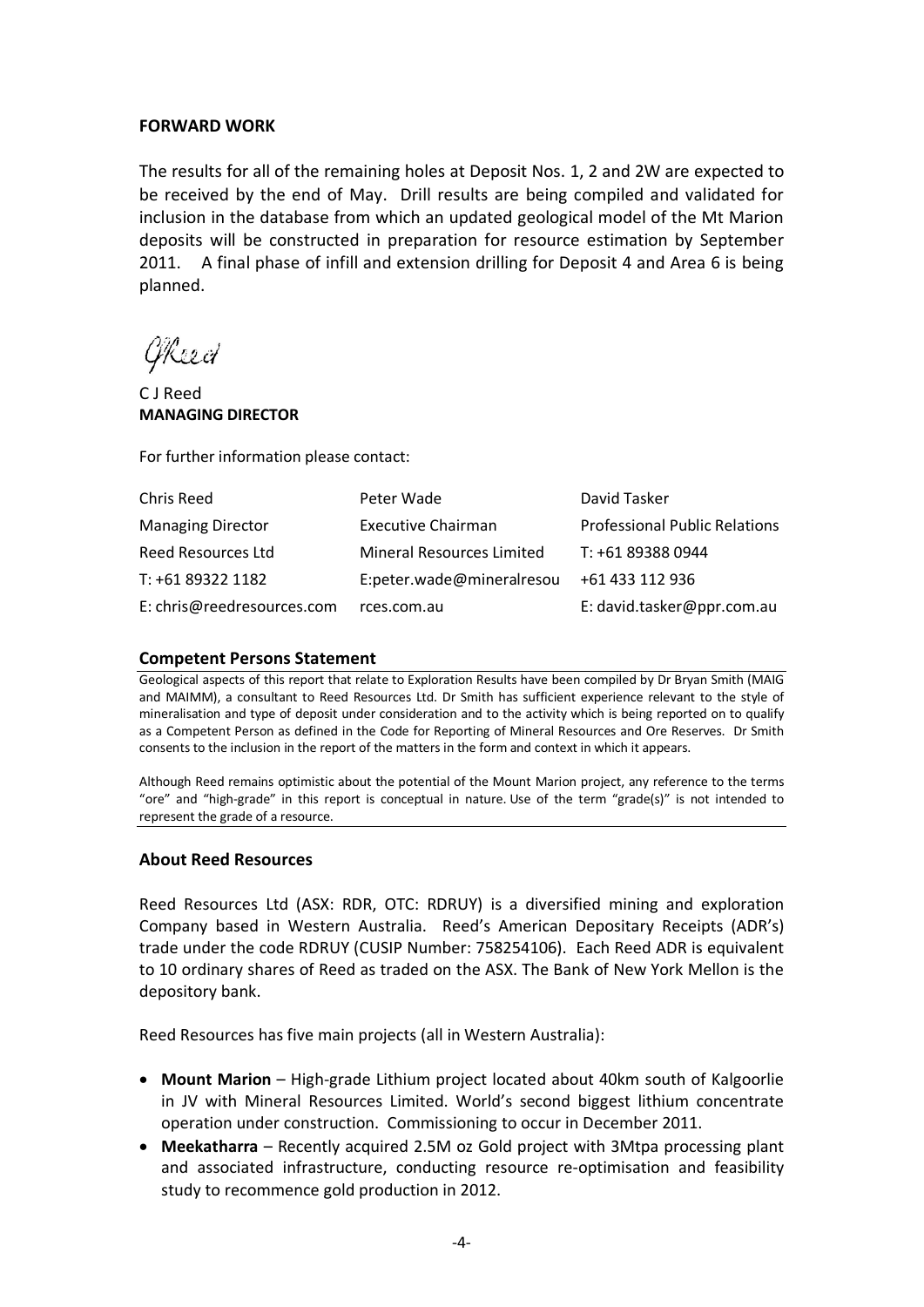- **Barrambie** Definitive Feasibility Study completed on a Ferrovanadium operation to produce 6300t of vanadium per annum. Currently in approvals process. MOU with China Nonferrous Metals for EPC & Financing assistance.
- **Comet Vale** Evaluating recommencement of high-grade underground gold production and refurbishment of processing plant, both currently on care & maintenance.
- **Mount Finnerty** Iron ore JV with Cliffs Natural Resources & Nickel Farm-in with Barranco Resources NL.

Website: [www.reedresources.com](http://www.reedresources.com/)

#### **About Mineral Resources**

Mineral Resources (ASX: MIN) is a leading Australian based diversified mining service, contracting, processing and commodities production company.

Since its foundation in 1993, the company has grown through strategic business development, consolidation and acquisition and now has a portfolio of market leading brands including Crushing Services International, PIHA, Process Minerals International, Polaris Metals and Mesa Minerals.

Mineral Resources has developed a strong reputation for the cost effective delivery of its services and products to the resources and infrastructure sectors. These operations have been supplemented by the acquisition of 100% of Polaris Metals and a majority stake in Mesa Minerals (ASX: MAS) and supports Mineral Resources' strategy to become a major volume player in the contracting and steel making commodity market.

Website: [www.mineralresources.com.au](http://www.mineralresources.com.au/)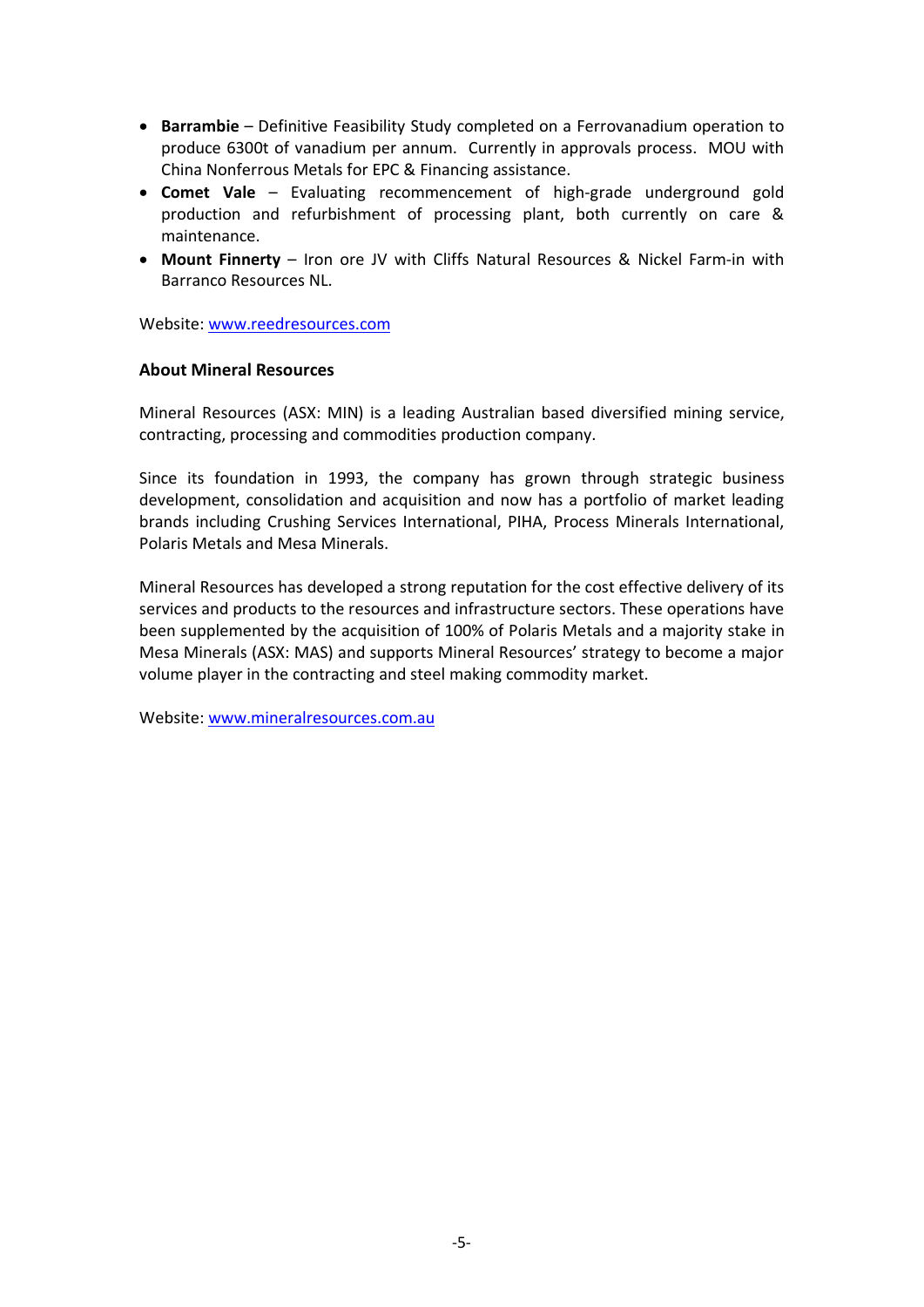### **Appendix A**

Summary of all intercepts of mineralisation for all assays with greater than 0.4 %  $Li<sub>2</sub>O$ , continuous throughout each intercept.

|                |               | <b>GDA94</b>    | <b>GDA</b>     |                |                  |                 |              |              |
|----------------|---------------|-----------------|----------------|----------------|------------------|-----------------|--------------|--------------|
| <b>DEPOSIT</b> | HOLE_NO       | <b>Northing</b> | <b>Easting</b> | <b>FROM</b>    | <b>TO</b>        | <b>Interval</b> | <b>Li2O</b>  | <b>Fe2O3</b> |
|                |               |                 |                | m              | m                | m               | $\%$         | %            |
| Deposit 4      | <b>MMP411</b> | 6556820         | 356379         | 22             | 32               | 10              | 1.15         | 1.03         |
| Deposit 4      | <b>MMP413</b> | 6556855         | 356470         | 15             | 19               | 4               | 1.47         | 1.16         |
| Deposit 4      | <b>MMP414</b> | 6556855         | 356430         | 20             | 23               | 3               | 3            | 1.58         |
| Deposit 4      | <b>MMP415</b> | 6556866         | 356390         | 28             | 37               | 9               | 0.91         | 1.28         |
| Deposit 4      | <b>MMP416</b> | 6556890         | 356520         | 11             | 21               | 10              | 1.22         | 0.65         |
| Deposit 4      | <b>MMP418</b> | 6556910         | 356440         | 37             | 42               | 5               | 1.54         | 1.37         |
| Deposit 4      | <b>MMP420</b> | 6556933         | 356500         | 15             | 22               | $\overline{7}$  | 1.48         | 1.19         |
| Deposit 4      | <b>MMP421</b> | 6556937         | 356460         | 30             | 36               | 6               | 1.5          | 1.17         |
| Deposit 4      | <b>MMP422</b> | 6556940         | 356420         | 44             | 52               | 8               | 1.43         | 1.16         |
| Deposit 4      | <b>MMP423</b> | 6556969         | 356524         | $\overline{2}$ | 6                | $\overline{4}$  | 0.7          | 1.08         |
| Deposit 4      | <b>MMP424</b> | 6556977         | 356490         | $\overline{2}$ | 12               | 10              | 1.02         | 0.92         |
| Deposit 4      | <b>MMP425</b> | 6556980         | 356449         | 29             | 33               | 4               | $\mathbf{1}$ | 1.16         |
| Deposit 4      | <b>MMP426</b> | 6557010         | 356479         | 3              | $\boldsymbol{6}$ |                 |              |              |
|                |               |                 |                | 8              | 11               | 6               | 1.74         | 1.4          |
| Deposit 4      | <b>MMP427</b> | 6557013         | 356440         | 19             | 23               | 4               | 1.88         | 1.33         |
| Deposit 4      | <b>MMP428</b> | 6557044         | 356465         | $\overline{4}$ | 10               | 6               | 0.75         | 0.92         |
| Deposit 4      | <b>MMP429</b> | 6557040         | 356426         | 34             | 37               | 3               | 1.18         | 1.2          |
| Deposit 4      | <b>MMP430</b> | 6557036         | 356385         | 38             | 48               | 10              | 1.33         | 1.19         |
| Deposit 4      | <b>MMP431</b> | 6557080         | 356420         | 6              | 11               | 5               | $\mathbf{1}$ | 0.98         |
| Deposit 4      | <b>MMP432</b> | 6557081         | 356381         | 67             | 71               | 4               | 1.76         | 1.57         |
| Deposit 4      | <b>MMP433</b> | 6557080         | 356342         | 61             | 69               | 8               | 1.48         | 1.07         |
| Deposit 4      | <b>MMP434</b> | 6557120         | 356390         | 60             | 74               | 14              | 1.34         | 1.08         |
| Deposit 4      | <b>MMP435</b> | 6557121         | 356351         | 74             | 81               | $\overline{7}$  | 1.1          | 0.98         |
| Deposit 4      | <b>MMP436</b> | 6556861         | 356350         | 37             | 45               | 8               | 1.62         | 1.15         |
| Deposit 4      | <b>MMP437</b> | 6556913         | 356400         | 43             | 53               | 10              | 1.63         | 1.14         |
| Deposit 4      | <b>MMP438</b> | 6556905         | 356359         | 48             | 59               | 11              | 1.83         | 1.6          |
| Deposit 4      | <b>MMP439</b> | 6556943         | 356378         | 56             | 65               | 9               | 1.53         | 1.84         |
| Deposit 4      | <b>MMP441</b> | 6556985         | 356370         | 53             | 60               | $\overline{7}$  | 1.11         | 1.1          |
| Deposit 4      | <b>MMP442</b> | 6557007         | 356394         | 40             | 49               | 9               | 1.47         | 1.31         |
| Deposit 4      | <b>MMP443</b> | 6557013         | 356357         | 63             | 73               | 10              | 1.59         | 1.13         |
| Deposit 4      | <b>MMP444</b> | 6557038         | 356349         | 67             | 80               | 13              | 1.57         | 1.38         |
| Area 6         | <b>MMP601</b> | 6559462         | 354448         | 10             | 19               | 9               | 1.46         | 1.08         |
|                |               |                 |                | 26             | 43               | 17              | 1.66         | 0.95         |
| Area 6         | <b>MMP602</b> | 6559485         | 354477         | 6              | 27               | 21              | 1.63         | 0.89         |
| Area 6         | MMP603        | 6559517         | 354507         | 0              | 16               | 16              | 1.52         | 1.3          |
| Area 6         | <b>MMP605</b> | 6559274         | 354471         | $\overline{3}$ | 9                | 6               | 1.09         | 1.15         |
| Area 6         | <b>MMP607</b> | 6559326         | 354531         | 17             | 21               | 4               | 1.45         | 1.01         |